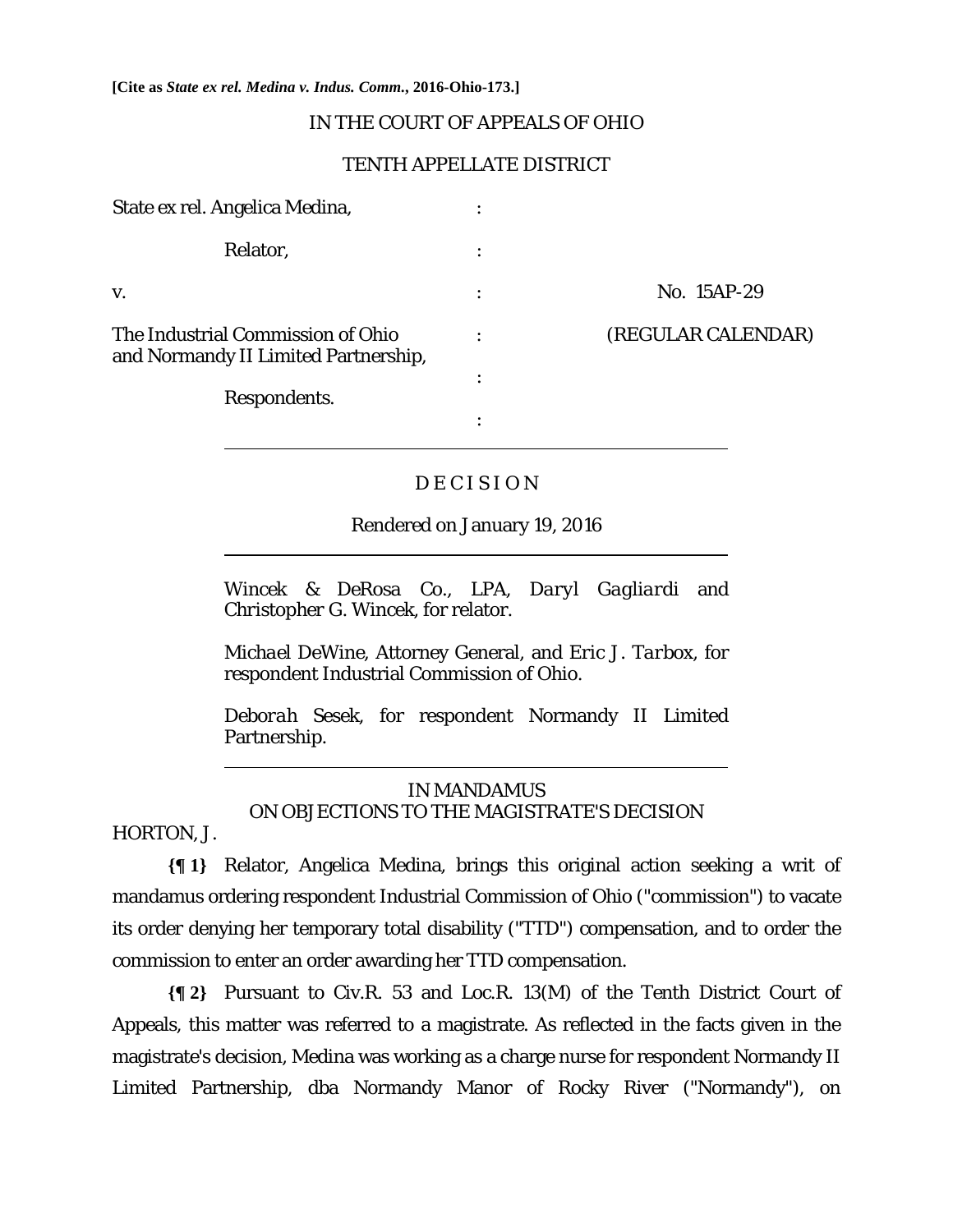June 18, 2013, when she reported slipping on a substance and falling. Following a hearing before a district hearing officer ("DHO") on December 17, 2013, Medina's claim was allowed for sprain/strain right jaw.

**{¶ 3}** After the incident, Medina was treated by a medical doctor and several dentists. On February 24, 2014, Medina changed physician of record to Todd S. Hochman, M.D. Dr. Hochman completed Medco-14 forms indicating that Medina was temporarily not released to any work, first from February 20 to May 31, 2014 and then from May 30 through September 10, 2014. Dr. Hochman submitted two additional Medco-14 forms certifying TTD through February 28, 2015.

**{¶ 4}** A physician review was conducted by Duke M. Rakich, DDS, and a subsequent report was prepared. Based on Dr. Rakich's report, in an order mailed May 9, 2014, the administrator for the Ohio Bureau of Workers' Compensation ("BWC") granted Medina's request for TTD compensation beginning February 20, 2014.

**{¶ 5}** In addition, Medina was examined by Kevin Trangle, M.D., on July 29, 2014. In his August 4, 2014 report, Dr. Trangle discussed the medical records which he reviewed, his physical findings upon examination, and concluded that Medina's allowed condition had reached maximum medical improvement ("MMI"), and that she could return to her former position of employment. However, Dr. Trangle's report does not offer an opinion as to whether or not Medina was temporarily and totally disabled on the claimed date of February 20, 2014.

**{¶ 6}** Normandy appealed the BWC's granting of Medina's request for TTD and the matter was heard before a DHO on August 28, 2014. As a result, the order of the administrator was vacated and the DHO denied Medina's request for TTD compensation finding that Medina's evidence did not support the conclusion that the current period of disability was related to the allowed condition, i.e., the sprain/strain of the right jaw. Medina's appeal was heard before a staff hearing officer ("SHO") on November 24, 2014. The SHO, likewise, denied the requested period of TTD compensation based on the medical report of Dr. Trangle. Further appeal was refused by order of the commission mailed December 13, 2014.

**{¶ 7}** Thereafter, Medina filed the instant mandamus action in this court. Medina argues that the evidence relied upon by the commission to deny her application for TTD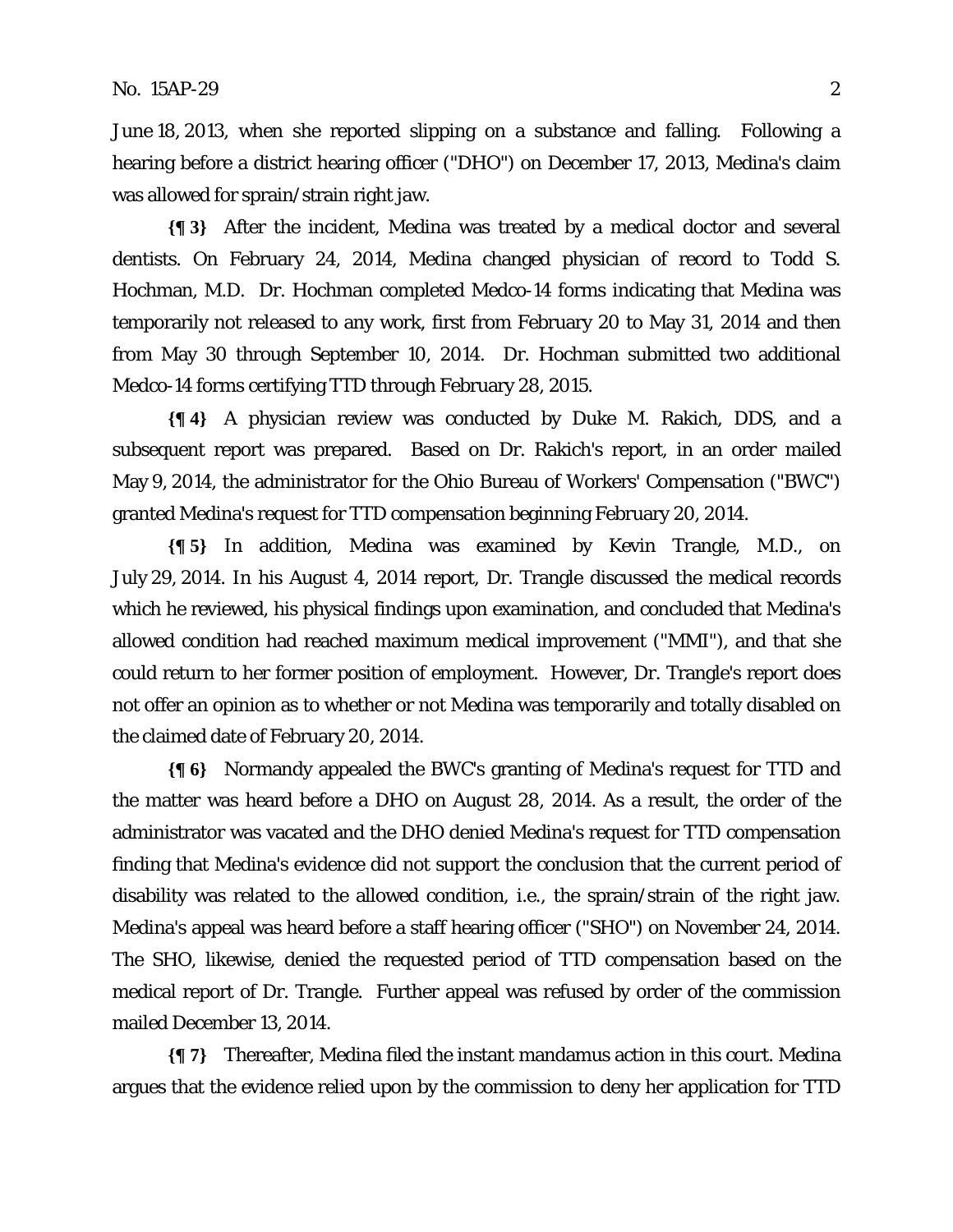compensation does not constitute "some evidence," and this court should grant a writ of mandamus ordering the commission to award her TTD compensation.

**{¶ 8}** The magistrate has now rendered a decision and recommendation that includes findings of fact and conclusions of law and is appended to this decision. The magistrate concluded that:

> Dr. Trangle's report does not constitute some evidence upon which the commission could rely to deny her request for TTD compensation. Dr. Trangle failed to specifically discuss or identify the relevant time period for which she requested TTD compensation. Although Dr. Trangle's report constitutes some evidence relator reached MMI as of July 29, 2014, his report never addressed whether or not she was temporarily disabled beginning February 20, 201[4].

> Relator asks this court to order the commission to award her TTD compensation based on Dr. Hochman's report. However, the DHO had found that relator's evidence was insufficient to support an award of TTD compensation. The commission should have the opportunity to re-evaluate the issue without considering Dr. Trangle's report.

> Based on the forgoing, it is this magistrate's decision that relator has demonstrated that the commission abused its discretion by relying on the report of Dr. Trangle and this court should grant relator a writ of mandamus ordering the commission to re-evaluate whether or not she is entitled to an award of TTD compensation beginning February 20, 201[4].

(Magistrate's Decision, Appendix at ¶ 46-48.)

Normandy has filed objections to the magistrate's decision, and the matter is now before

us for our independent review.

**{¶ 9}** Normandy filed the following objections to the magistrate's decision:

[I.] The Magistrate applied the wrong legal standard to the order under review.

[II.] The Magistrate erred in concluding that Dr. Trangle's report does not constitute some evidence upon which Respondent Commission could rely upon to deny Relator's request for temporary total disability compensation.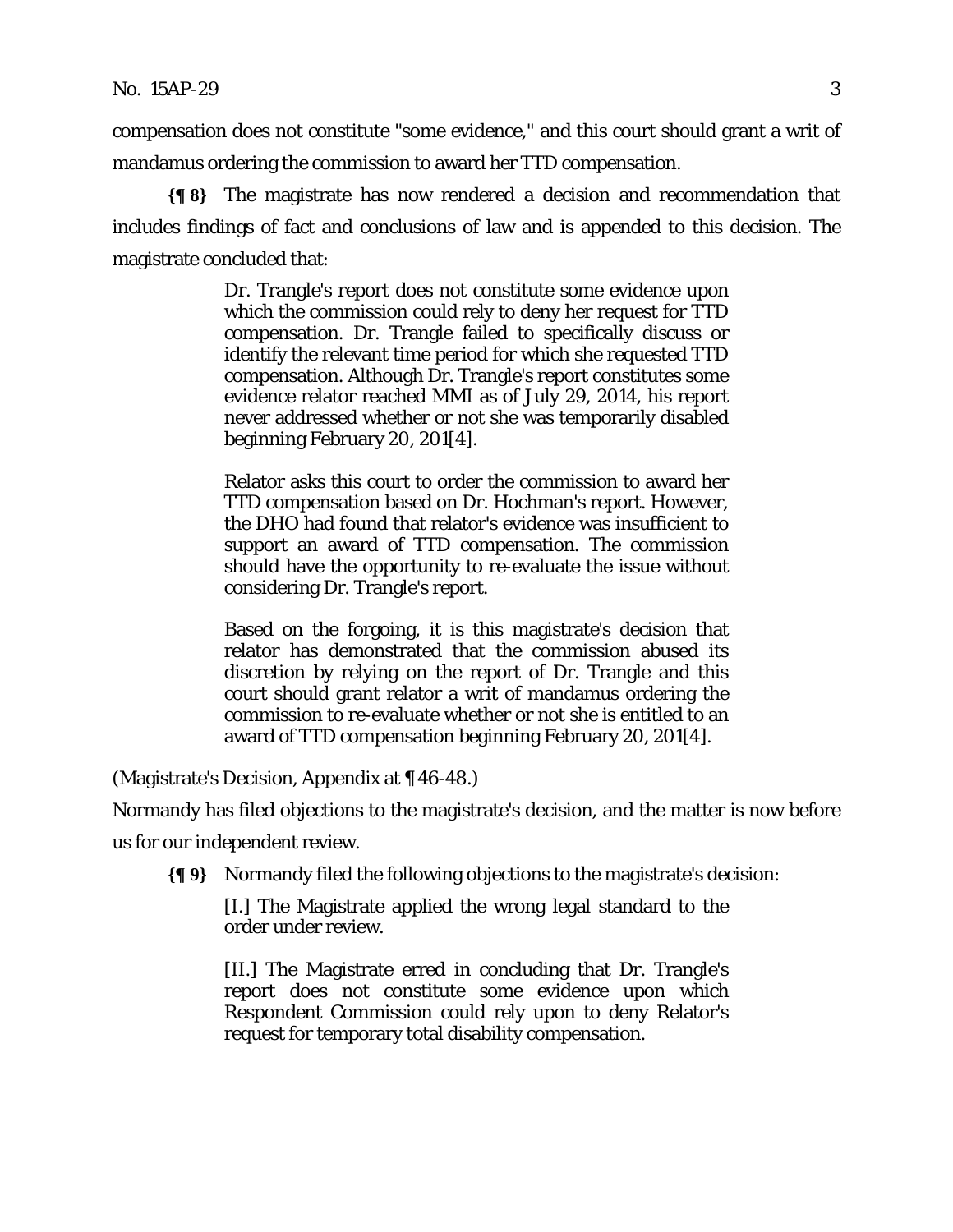[IV.] Having determined that Dr. Trangle did not specifically address whether Respondent was temporarily and totally disabled beginning February 20, 2014, the Magistrate erred by not limiting the Commission's re-evaluation to the period from February 20, 2014 through July 29, 2014.

**{¶ 10}** Pursuant to Civ.R. 53(D)(4)(d), we undertake an independent review of the objected matters "to ascertain that the magistrate has properly determined the factual issues and appropriately applied the law." A relator seeking a writ of mandamus must establish: " '(1) a clear legal right to the relief prayed for, (2) a clear legal duty upon respondent to perform the act requested, and (3) that relator has no plain and adequate remedy in the ordinary course of the law.' " *Kinsey v. Bd. of Trustees of the Police & Firemen's Disability & Pension Fund of Ohio,* 49 Ohio St.3d 224, 225 (1990), quoting *State ex rel. Consol. Rail Corp. v. Gorman*, 70 Ohio St. 2d 274, 275 (1982); *State ex rel. Fitzgerald v. Bd. of Trustees of Ohio Police & Fire Pension Fund,* 10th Dist. No. 14AP-968, 2015-Ohio-5079, ¶ 7. "A clear legal right exists where the [commission] abuses its discretion by entering an order which is not supported by 'some evidence.' " *Id.*

**{¶ 11}** This court will not determine that the commission abused its discretion when there is some evidence in the record to support the commission's finding. *State ex rel. Rouch v. Eagle Tool & Machine Co*., 26 Ohio St.3d 197, 198 (1986); *State ex rel. Barnett v. Indus. Comm. of Ohio,* 10th Dist. No. 14AP-628, 2015-Ohio-3898, ¶ 9. The some evidence standard "reflects the established principle that the commission is in the best position to determine the weight and credibility of the evidence and disputed facts." *State ex rel. Woolum v. Indus. Comm.*, 10th Dist. No. 02AP-780, 2003-Ohio-3336, ¶ 4, citing *State ex rel. Pavis v. Gen. Motors Corp.*, 65 Ohio St.3d 30, 33 (1992).

**{¶ 12}** Normandy argues that "the Magistrate applied the wrong legal standard to the order under review" because "the Magistrate treated the order under review as one that terminated an ongoing award of TTD." (Normandy's Objections, 5-6.) While the standard for terminating TTD was stated in the magistrate's decision, it is not the basis for the recommendation of granting the writ. Our review of the magistrate's decision makes it clear that the magistrate addressed the correct legal issue: whether there is some evidence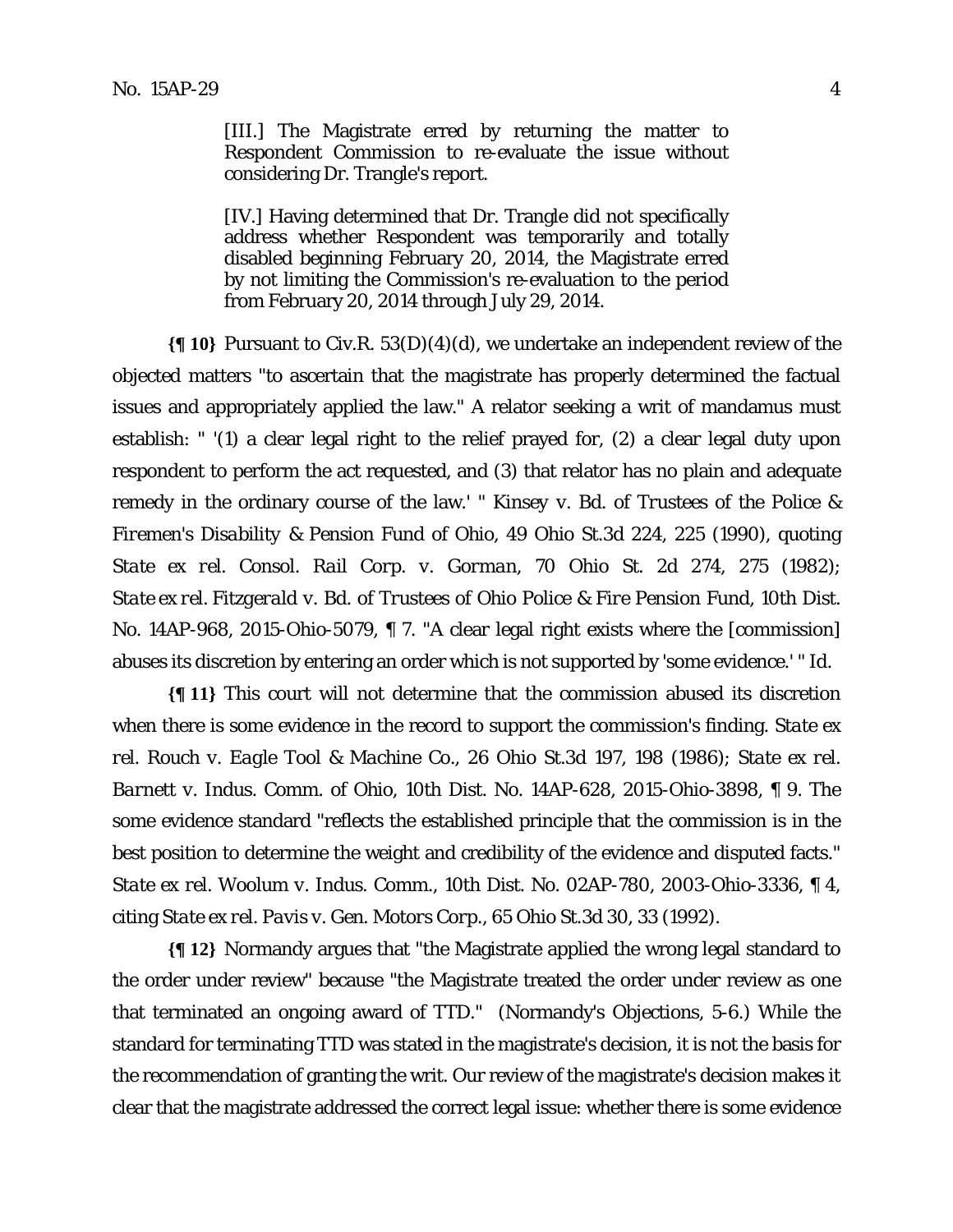in the record to support the commission's finding. The last line of the magistrate's decision orders the commission, on remand, to "re-evaluate whether or not [Medina] is entitled to an award of TTD compensation beginning February 20, 201[4]." We find that the magistrate did not use the wrong legal standard and, therefore, Normandy's first objection is overruled.

**{¶ 13}** Normandy argues that the report of Dr. Trangle was "some evidence" upon which the commission could rely to deny TTD beginning February 20, 2014. In its very first sentence under this objection, Normandy admits that Dr. Trangle offered no opinion "relat[ing] back to February 20, 2014." (Normandy's Objections, 8.) Indeed, Dr. Trangle never stated that he believed Medina could return to work in February 2014. Normandy is urging this court to speculate that Dr. Trangle believed that Medina could return to work in February 2014.

**{¶ 14}** Speculation about what Dr. Trangle believed is not evidence upon which the commission could rely. "[I]t is equally clear that the commission must have some medical evidence upon which to base those facts." *State ex rel. Steinbrunner v. Indus. Comm.,* 10th Dist. No. 05AP-626, 2006-Ohio-3444, ¶ 22. The commission lacks medical expertise and may not adjudicate medical matters without the necessary medical evidence. *State ex rel. Tracy v. Indus. Comm.,* 10th Dist. No. 07AP-88, 2007-Ohio-5792, ¶ 4. We find no error in the magistrate's determination that "Dr. Trangle's report does not constitute some evidence upon which the commission could rely to deny her request for TTD compensation" for the time period commencing on February 20, 2014. Normandy's second objection is overruled.

**{¶ 15}** Normandy argues that "[r]eturning the matter to the Commission with instructions to ignore Dr. Trangle's report is at least inconsistent with the magistrate's determination that his MMI finding constitutes some evidence barring TTD from the date of his July 29, 2014 examination forward." (Normandy's Objections, 15.) We note that the magistrate did find that "Dr. Trangle's report constitutes some evidence relator reached MMI as of July 29, 2014." Therefore, in order to clarify our instructions on remand, we modify the magistrate's decision to the extent that the commission can use Dr. Trangle's report, if it becomes relevant, as to when, if at all, Medina reached MMI. Accordingly, the third objection is overruled with the above modification.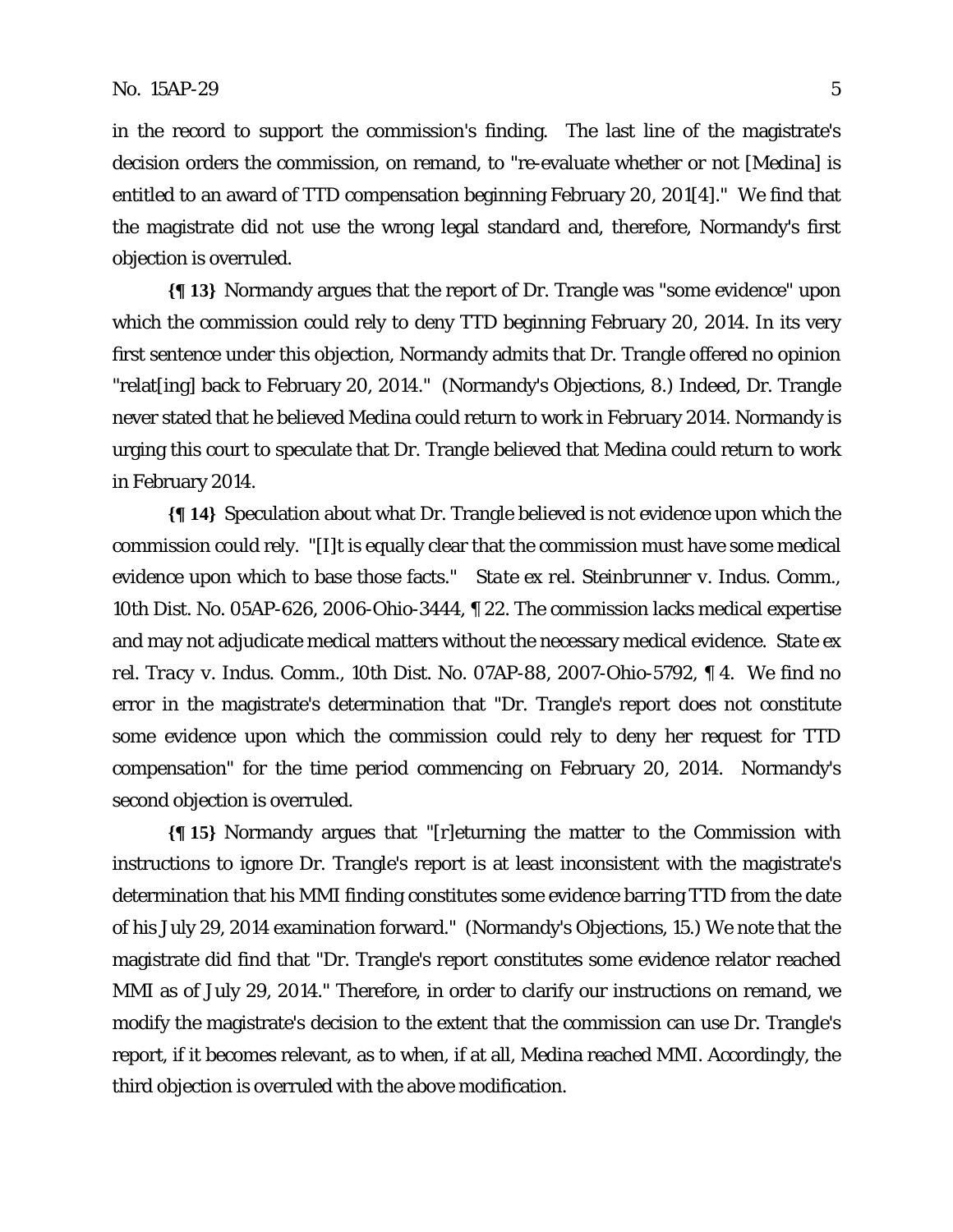**{¶ 16}** Normandy argues that the "Magistrate erred by not limiting the Commission's re-evaluation to the period from February 20, 2014 through July 29, 2014." (Normandy's Objections, 16.) In other words, Normandy is requesting that this court hold that Medina reached MMI as of the date of Dr. Trangle's report. We note that "the commission is in the best position to determine the weight and credibility of the evidence and disputed facts." *Woolum*. In addition, "[t]he commission alone shall be responsible for the evaluation of the weight and credibility of the evidence before it." *State ex rel. Burley v. Coil Packing, Inc.,* 31 Ohio St.3d 18 (1987). In light of the above and our adoption of the magistrate's decision, including the remand instruction "ordering the commission to re-evaluate whether or not [Medina] is entitled to an award of TTD compensation beginning February 20, 201[4]," we decline to limit the commission's fact finding role. Therefore, Normandy's fourth objection is overruled.

**{¶ 17}** Following our independent review, pursuant to Civ.R. 53, we find that the magistrate correctly determined that the order of the commission must be vacated because it is not supported by some evidence. The magistrate correctly explained that the commission could not rely on the report of Dr. Trangle because it does not address the relevant period of TTD. We find the magistrate has properly determined the pertinent facts and applied the salient law to them. Accordingly, the objections to the magistrate's decision are overruled and we adopt the magistrate's decision as our own, including the findings of fact and conclusions of law contained therein, with the modification that the commission can use Dr. Trangle's report as some evidence that, if it becomes relevant, Medina reached MMI as of July 29, 2014 or later. In accordance with the magistrate's decision, we grant the request for a writ of mandamus as modified.

*Objections overruled; writ granted as modified.* 

BROWN and SADLER, JJ., concur. \_\_\_\_\_\_\_\_\_\_\_\_\_\_\_\_\_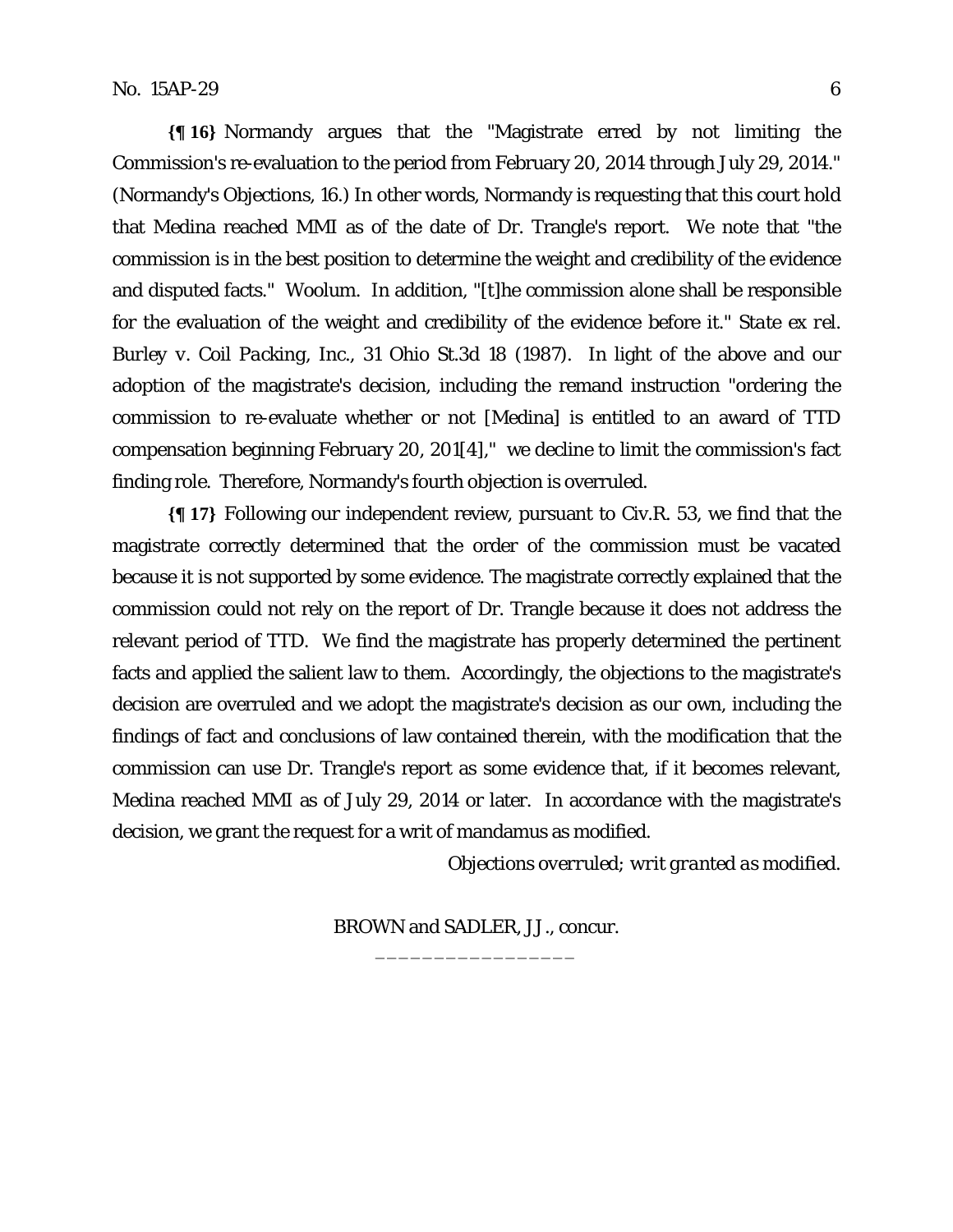$\overline{a}$ 

 $\overline{a}$ 

l

## **A P P E N D I X**

### IN THE COURT OF APPEALS OF OHIO

#### TENTH APPELLATE DISTRICT

| State ex rel. Angelica Medina,                                            | ٠              |                    |
|---------------------------------------------------------------------------|----------------|--------------------|
| Relator,                                                                  |                |                    |
| V.                                                                        | $\ddot{\cdot}$ | No. 15AP-29        |
| The Industrial Commission of Ohio<br>and Normandy II Limited Partnership, |                | (REGULAR CALENDAR) |
| Respondents.                                                              | ٠              |                    |
|                                                                           |                |                    |

## MAGISTRATE'S DECISION

Rendered on July 22, 2015

*Wincek & DeRosa Co., LPA, Daryl Gagliardi* and *Christopher G. Wincek,* for relator.

*Michael DeWine*, Attorney General, and *Eric J. Tarbox,* for respondent Industrial Commission of Ohio.

*Deborah Sesek,* for respondent Normandy II Limited Partnership.

#### IN MANDAMUS

**{¶ 18}** Relator, Angelica Medina, has filed this original action requesting that this court issue a writ of mandamus ordering respondent, Industrial Commission of Ohio ("commission"), to vacate its order which denied her application for temporary total disability ("TTD") compensation, and ordering the commission to find that she is entitled to that compensation.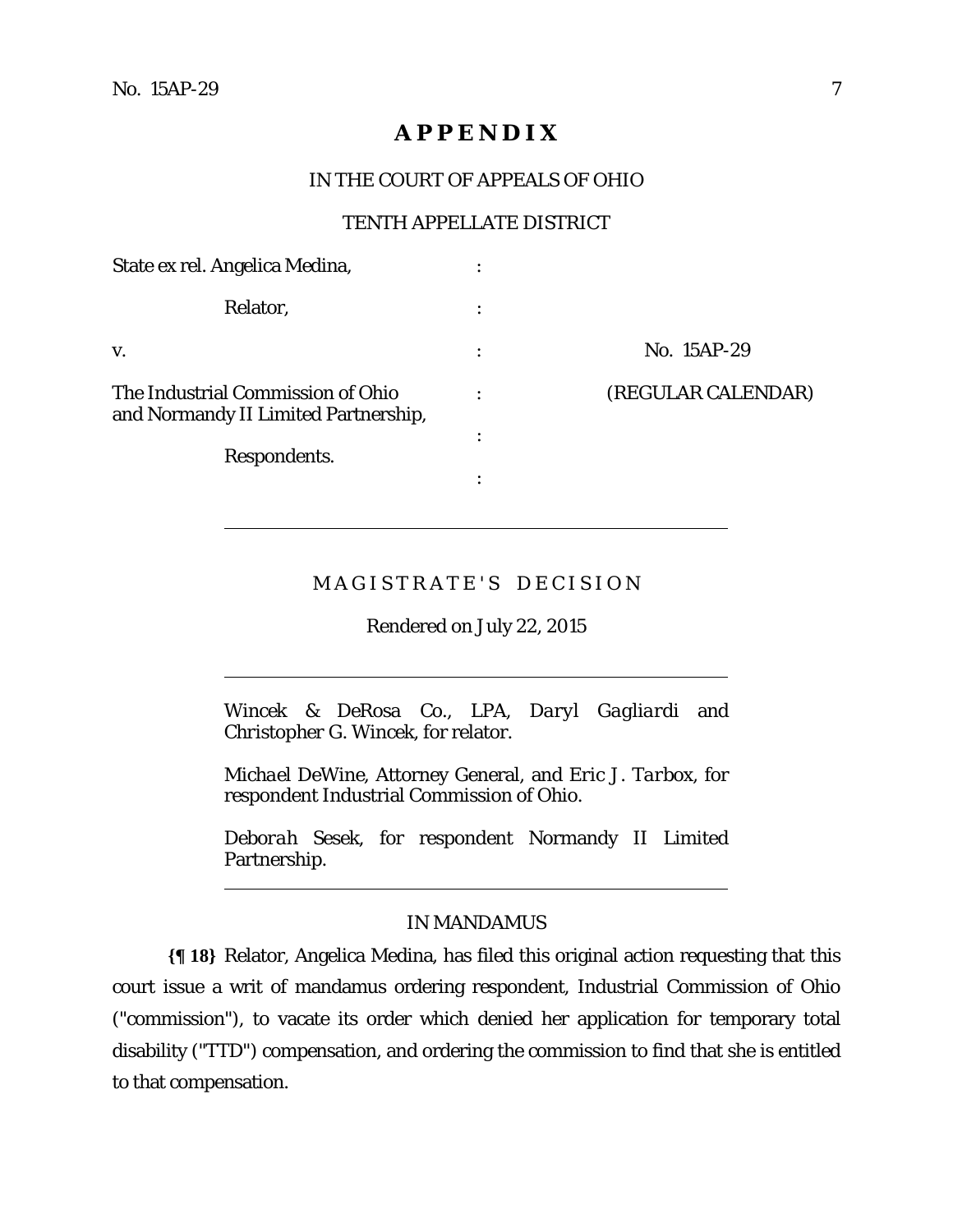Findings of Fact:

**{¶ 19}** 1. Relator was working as a charge nurse for respondent, Normandy II Partnership dba Normandy Manor of Rocky River ("Normandy"), on June 18, 2013, when she reported slipping on an unidentified substance and falling.

**{¶ 20}** 2. Relator first sought treatment with her primary care physician Maria S. L. Neri Nixon, M.D., on July 8, 2013. At that time, relator complained of pain in her right jaw as well as pain in her right hand and right knee. Her main concern was the jaw pain along with headaches and occasional blurred vision she had been experiencing since the fall. Dr. Nixon diagnosed relator with jaw pain, right hand pain, right knee pain, headache, recommended that she get an x-ray of her knee, consult to orthopedics, and to dentistry.

**{¶ 21}** 3. Relator was examined by John E. Buzzelli, DDS, on July 11, 2013. In a letter dated September 9, 2013, Dr. Buzzelli stated:

> That day's clinical exam revealed pain in the right temporal mandibular joint (TMJ) upon opening and closing pressure on cotton rolls. Palpation of the right TMJ was especially tender at the head of the condyle upon opening. Angelica was also aware of an audible "popping" sound in the right TMJ upon opening.

> Although, these findings are all consistent with hard and soft tissue trauma resulting from a fall like Angelica described, I did advise her to see an oral surgeon and have him take an extra oral panographic x-ray to examine in more detail the mandible and TMJ to rule out the possibility of a fracture. We provided her with several referrals to area oral surgeons.

**{¶ 22}** 4. Dale A. Baur, DDS, referred relator for a CT scan to rule out condylar fracture of the mandible. The CT scan revealed the following:

> CT the paranasal sinuses and facial bones is unremarkable. There is no evidence of fractures. Specifically, the mandible and temporomandibular joints are unremarkable. There is slight deformity of the right mandibular condyle compatible with temporal mandibular joint arthropathy. Diagnostic interpretation was performed on the Campus of Case Western Reserve University.

**{¶ 23}** Dr. Baur further recommended that relator avoid heavy lifting and strenuous activities, and that she and Normandy agree to a light-duty assignment.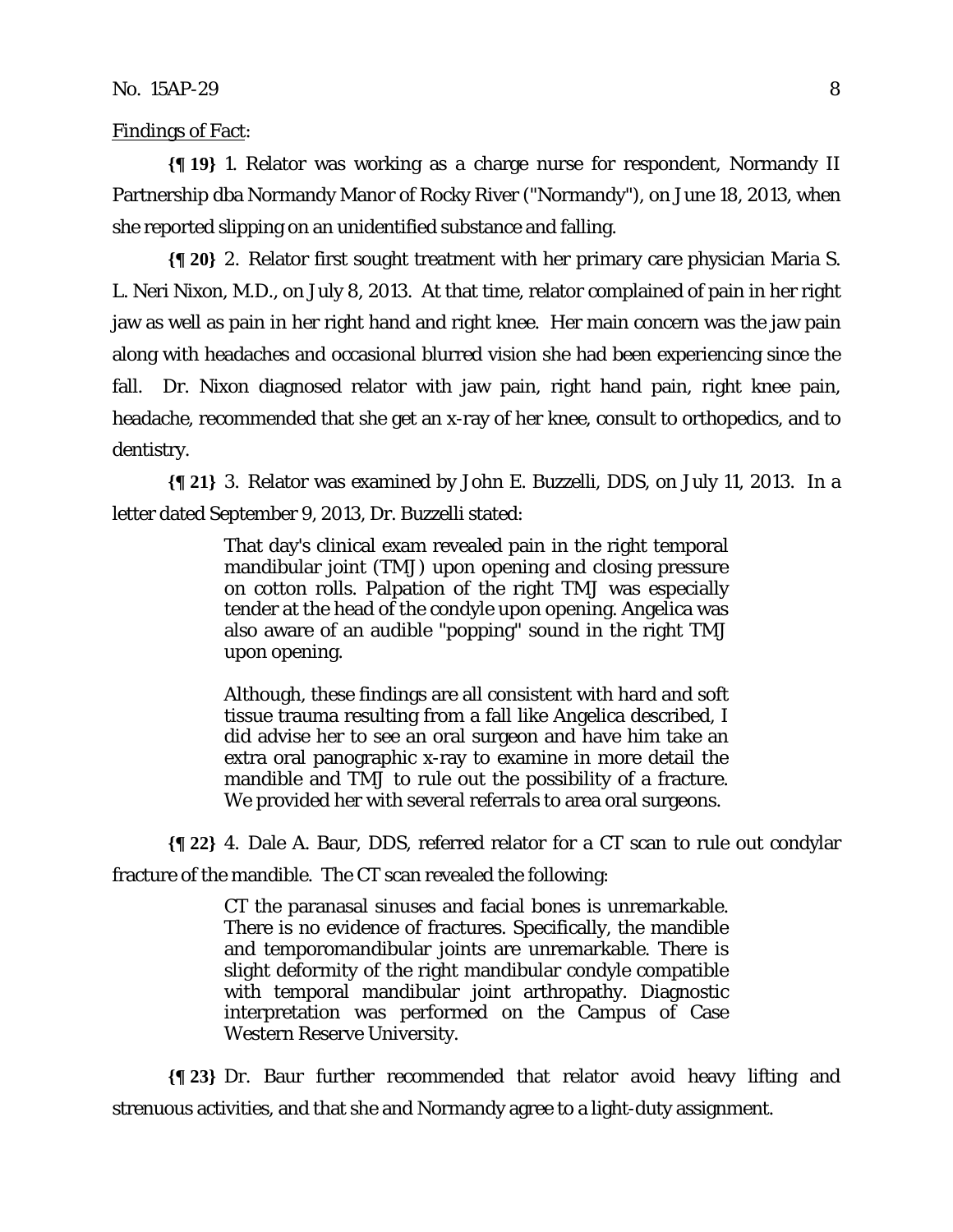**{¶ 24}** 5. On August 27, 2013, Dr. Baur discussed treatment options with relator, noting the following:

> [Patient] in for [follow up] discussion about surgery options regarding her right sided TMJ degeneration 2/2 trauma, discussed total joint replacement vs arthrocentesis and steroid injection. After discussion, [patient] decided to start with arthrocentesis and go from there if necessary same surgical date 9/12/13.

**{¶ 25}** 6. Maximillian Beushausen, DMD, took relator off work until after her outpatient oral procedure.

**{¶ 26}** 7. Relator never underwent the recommended surgery for her jaw.

**{¶ 27}** 8. Following a hearing before a district hearing officer ("DHO") on December 17, 2013, relator's claim was allowed for sprain/strain right jaw.

**{¶ 28}** 9. Normandy appealed the claim allowance; however, following a hearing before a staff hearing officer ("SHO"), the order of the DHO was affirmed.

**{¶ 29}** 10. On February 24, 2014, relator changed physicians of record to Todd S. Hochman, M.D.

**{¶ 30}** 11. After a follow up visit on April 4, 2014, Dr. Hochman stated:

The patient was working for Normandy Manor of Rocky River as a registered nurse when she was injured. \* \* \* She landed on her right side. She reports that she struck her right lower extremity, her right knee, and her jaw. She could not get up from the floor because she was dizzy. She had pain throughout the right hand and right knee and a headache. She was having difficulty with her jaw. She developed blurred vision and headaches. She has difficulty chewing and felt like there was clicking and the jaw was making a "sandpaper" sound. \* \* \* The patient was sent to Dr. Dale Baur at Case Western Reserve University/University Hospitals. A CT scan was completed. Reportedly, there was concern for fracture. I was able to review the notes. I was able to review the CT scan report. Dr. Baur did document a condylar fracture but I did not see that commented on the CT scan. The patient is still having problems. The claim has been recognized for the right jaw sprain/strain (848.1). I will submit the C-9 to get her back in to see Dr. Baur.

\* \* \*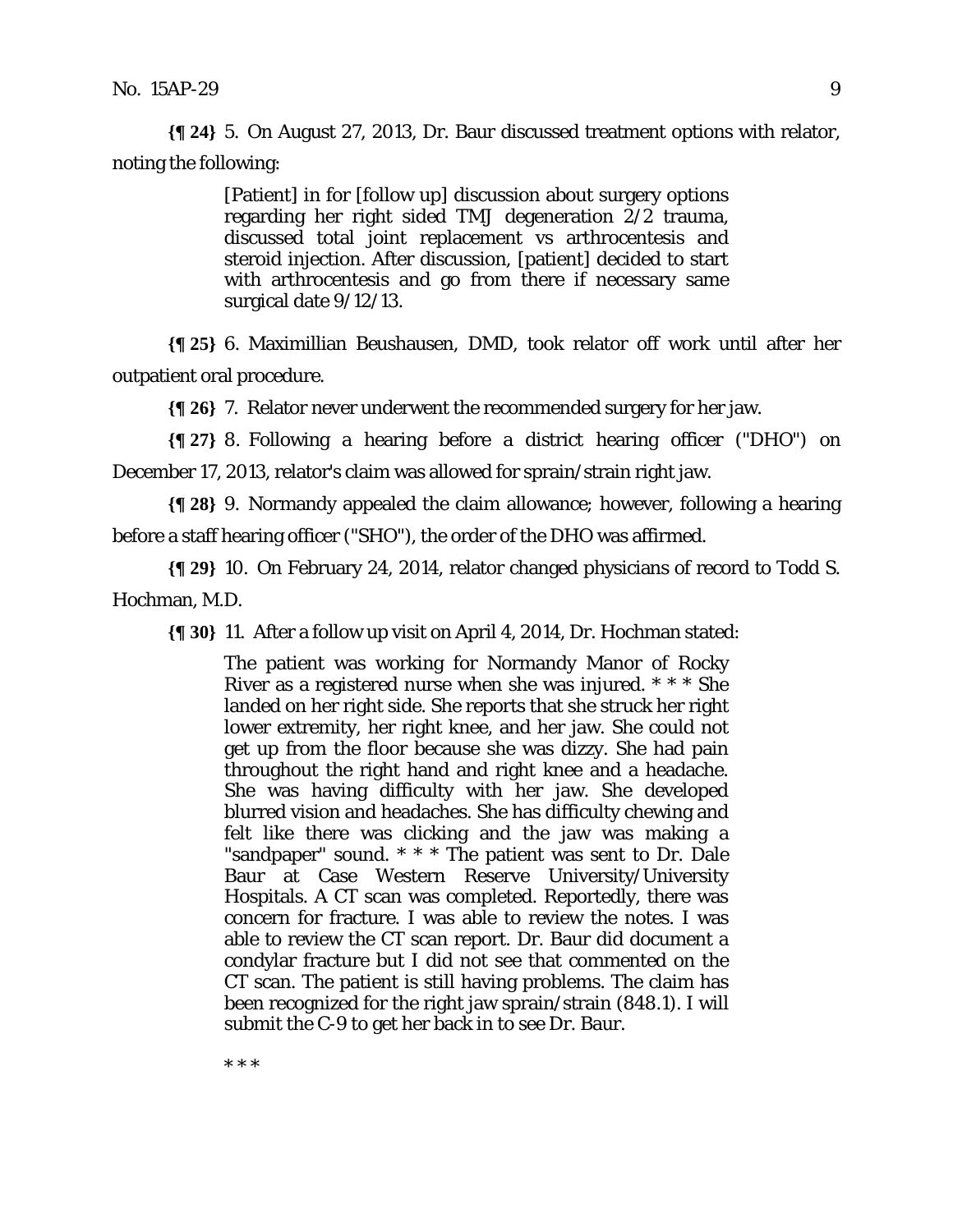The patient is still having difficulty. Claim No. 13-836245 has been recognized for the right jaw sprain/strain (848.1). I will submit the C-9 to get the patient back in to see Dr. Baur. I am going to see if I can get a copy of the medical records from Dr. Hritz at Orthopedic Associates. She is out of work. The date of disability is good through May 31, 2014. She will return in 1 month.

**{¶ 31}** 12. Dr. Hochman completed Medco-14 forms indicating that relator was temporarily not released to any work, first from February 20 to May 31, 2014 and then from May 30 through September 10, 2014.

**{¶ 32}** 13. Relator was examined by Kevin Trangle, M.D., on July 29, 2014. In his August 4, 2014 report, Dr. Trangle identified and discussed the medical records which he reviewed, provided his physical findings upon examination, concluded that relator's allowed condition had reached maximum medical improvement ("MMI"), and that she could return to her former position of employment. In relevant part, Dr. Trangle stated:

> Currently, her complaints are quite expansive. She states she has jaw pain, dizziness and headache. She cannot concentrate. She has trouble walking because of her unsteadiness. She complains of right hand pain and inability to grip, lift objects or twist or turn with her right hand. She states her right knee locks on her and gives away on her. She has not fallen, but she has to stop and almost has fallen. She has to stop occasionally also to unlock her knee. She complains of generalized weakness and fatigue and inability to concentrate.

\* \* \*

She has full range of motion of her jaw with no obvious clicking or dislocations. She does complain of some discomfort when she opens her mouth.

\* \* \*

Based upon the allowed claim of jaw sprain and strain, this individual clearly has reached the point of Maximum Medical Improvement [MMI]. She may have some discomfort in her right jaw when she opens and closes her mouth and that would be the extent of the jaw sprain and strain.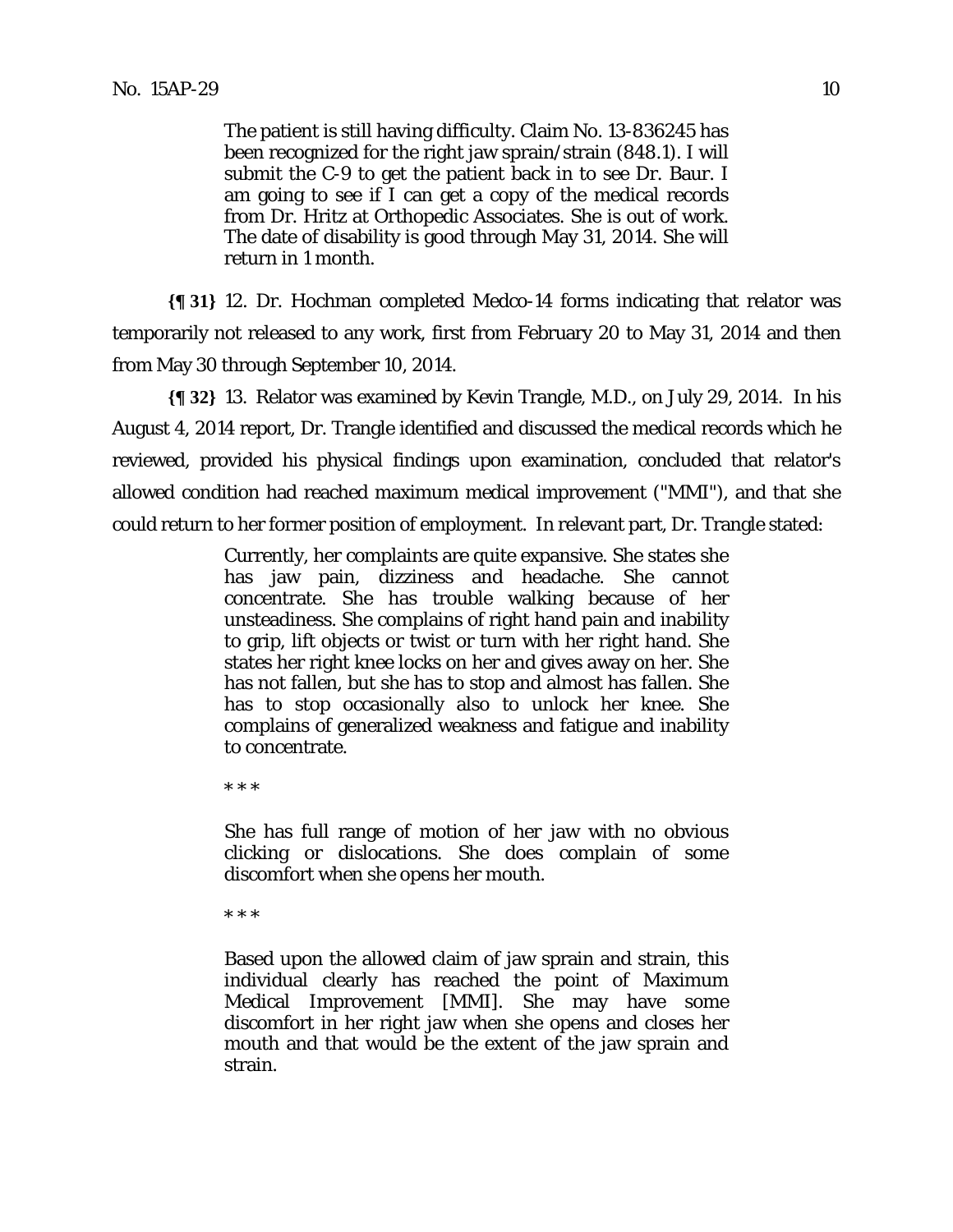Her complaints, however, part of the reason she states she is not working, are way more extensive than that. **T**hey consist of ongoing intermittent headaches, inability to concentrate, dizziness, unsteadiness in her gait, fatigue and lack of endurance, as well as cognitive dysfunction. None of these could be attributed to a jaw sprain or strain.

Based upon the allowed claim, she can return to her usual job and her usual activities as a charge nurse. There is no reason that she cannot do it based upon a jaw sprain and strain. Even if her ongoing problems with the jaw are present, this is not an area that would be affected by lifting, twisting, turning or doing any of the physical activities that may be required as a charge nurse.

There is no point in having her follow up with Dr. Bauer [sic]. She is not interested in having a mandibulectomy performed by Dr. Bauer [sic] and at most, she would want a second opinion from a different oral surgeon on the best approach in terms of her jaw. Clearly, she does not want to see Dr. Bauer [sic] in therapy and have surgery as recommended.

**{¶ 33}** 14. Following Dr. Trangle's examination, Dr. Hochman submitted two additional Medco-14s certifying TTD through February 28, 2015.

**{¶ 34}** 15. A physician review was performed by Duke M. Rakich, DDS, and, in his report dated May 6, 2014, Dr. Rakich noted:

> I have reviewed and accepted the allowed conditions in this claim, it does appear that there is a direct correlation between the requested period of disability and is related to the allowed worker's compensation injury. Dale A. Baur, D.D.S. stated in his letter dated August 16, 2013, that the injured worker "should avoid heavy lifting and strenuous activities until advised otherwise." There is no documentation for review that states that the [Injured Worker] has gone through therapy and has been released from Dr. Baur's recommendations. Therefore, with the documentation provided for review, there is support for the requested period of disability from 8-14-13 to 5-13-14 and is related to the injured worker's 6-18-13 allowed worker's compensation injury. If I can be of any further assistance, please contact me at my office.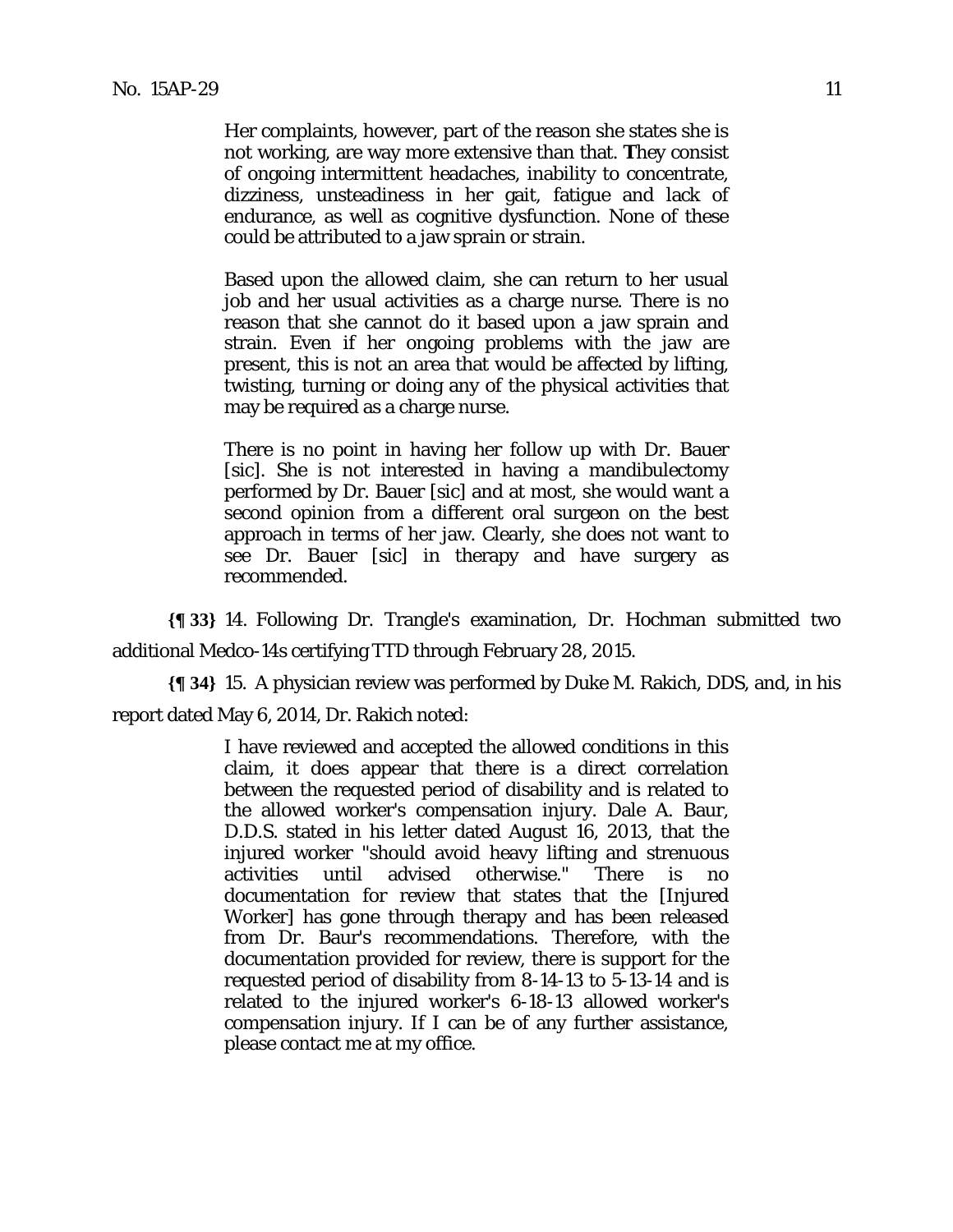**{¶ 35}** 16. In an order mailed May 9, 2014, the administrator for the Ohio Bureau of Workers' Compensation ("BWC") granted relator's request for TTD compensation beginning February 20, 2014 based upon Dr. Rakich's report.

**{¶ 36}** 17. Normandy appealed and the matter was heard before a DHO on August 28, 2014. The order of the administrator was vacated and the DHO denied relator's request for TTD compensation finding that relator's evidence did not support the conclusion that the current period of disability was related to the allowed condition in the claim. Specifically, the DHO stated:

> This claim is allowed for a Jaw Sprain/Strain that occurred on 06/18/2013. The Injured Worker was scheduled for surgery in 2013 for jaw issues and conditions (s) [sic] that are not allowed in this claim. To date, surgery has not been performed. The medical records support a conclusion that the ongoing symptoms that the Injured Worker has been experiencing are not [d]ue to a Jaw Sprain/Strain. Therefore, the evidence does not support a conclusion that the requested dentist follow up and a recent and current period of disability are due to the allowed condition in this claim.

> This order is based upon the medical records in the claim file from Dr. Beushausen dated 08/27/2013, from Dr. Baur dated 08/16/2013 and 08/27/2013, the CT scan dated 08/16/2014, and Dr. Trangle dated 08/04/2014.

**{¶ 37}** 18. Relator's appeal was heard before an SHO on November 24, 2014. The SHO, likewise, denied the requested period of TTD compensation based on the medical report of Dr. Trangle. Specifically, the SHO stated:

> The Staff Hearing Officer denies temporary total compensation from 02/20/2014 through 08/28/2014 relying on the report and opinion of Kevin Trangle, M.D. dated 08/04/2014 and the review of the medical evidence on file.

> The Staff Hearing Officer approves the C-9 from Todd Hochman, M.D. dated 04/04/2014. This C-9 requests a dental follow-up with Dale Bauer [sic], DDS. It is noted that there is no medical evidence to indicate that the allowed jaw sprain/strain has resolved in this claim. Dr. Trangle indicates that the Injured Worker should not go back to Dr. Bauer [sic] because the Injured Worker does not want to go back to Dr. Bauer [sic]. However, the Injured Worker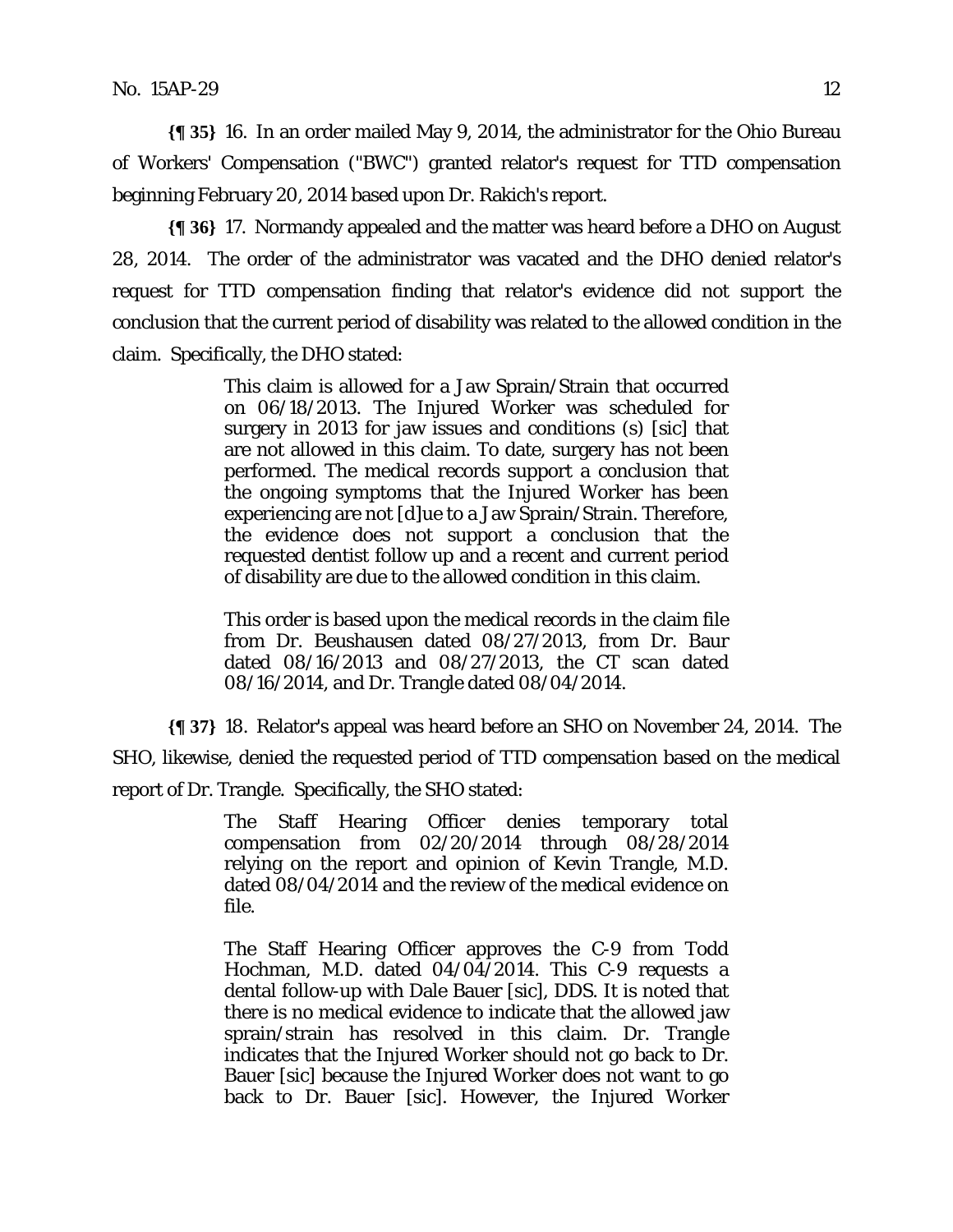seemed to indicate at this hearing that she wants to follow up with Dr. Bauer [sic], as requested by the treating physician.

**{¶ 38}** 19. Further appeal was refused by order of the commission mailed December 13, 2014.

**{¶ 39}** 20. Thereafter, relator filed the instant mandamus action in this court. Conclusions of Law:

**{¶ 40}** Relator argues that the evidence relied upon by the commission to deny her application for TTD compensation does not constitute some evidence and this court should grant a writ of mandamus ordering the commission to award her TTD compensation.

**{¶ 41}** The Supreme Court of Ohio has set forth three requirements which must be met in establishing a right to a writ of mandamus: (1) that relator has a clear legal right to the relief prayed for; (2) that respondent is under a clear legal duty to perform the act requested; and (3) that relator has no plain and adequate remedy in the ordinary course of the law. *State ex rel. Berger v. McMonagle*, 6 Ohio St.3d 28 (1983).

**{¶ 42}** In order for this court to issue a writ of mandamus as a remedy from a determination of the commission, relator must show a clear legal right to the relief sought and that the commission has a clear legal duty to provide such relief. *State ex rel. Pressley v. Indus. Comm.*, 11 Ohio St.2d 141 (1967). A clear legal right to a writ of mandamus exists where the relator shows that the commission abused its discretion by entering an order which is not supported by any evidence in the record. *State ex rel. Elliott v. Indus. Comm.*, 26 Ohio St.3d 76 (1986). On the other hand, where the record contains some evidence to support the commission's findings, there has been no abuse of discretion and mandamus is not appropriate. *State ex rel. Lewis v. Diamond Foundry Co.*, 29 Ohio St.3d 56 (1987). Furthermore, questions of credibility and the weight to be given evidence are clearly within the discretion of the commission as fact finder. *State ex rel. Teece v. Indus. Comm.*, 68 Ohio St.2d 165 (1981).

**{¶ 43}** TTD compensation awarded pursuant to R.C. 4123.56 has been defined as compensation for wages lost where a claimant's injury prevents a return to the former position of employment. Upon that predicate, TTD compensation shall be paid to a claimant until one of four things occurs: (1) claimant has returned to work; (2) claimant's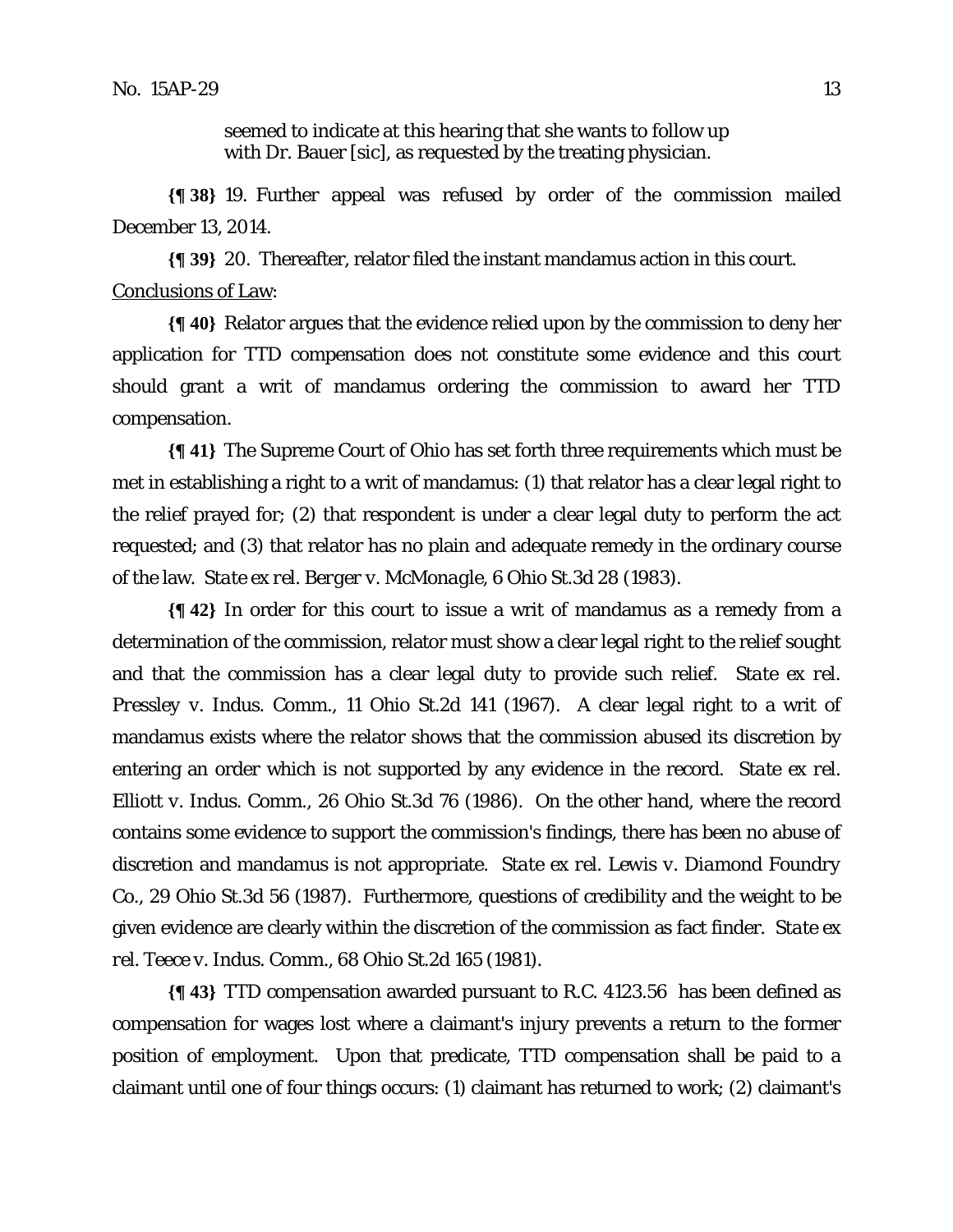treating physician has made a written statement that claimant is able to return to the former position of employment; (3) when work within the physical capabilities of claimant is made available by the employer or another employer; or (4) claimant has reached MMI. *See* R.C. 4123.56(A) ; *State ex rel. Ramirez v. Indus. Comm.*, 69 Ohio St.2d 630 (1982).

**{¶ 44}** In denying her application for TTD compensation, the commission specifically relied on the August 4, 2014 report of Dr. Trangle. Relator asserts that Dr. Trangle's report does not constitute some evidence upon which the commission could rely because "Dr. Trangle did not offer an opinion whether Mrs. Medina was temporarily and totally disabled as to any time period before he examined Mrs. Medina in August, 2014." (Relator's brief, 14.)

**{¶ 45}** At the outset of his report, Dr. Trangle indicated that he was being asked to determine treatment, the extent of impairment, return to work status, and temporary total impairment. Dr. Trangle specifically discussed the medical records documenting relator's treatment since the date of injury as well as her current complaints, and concluded that her allowed condition had reached MMI. Dr. Trangle provided his physical findings upon examination and concluded that relator's current complaints, including ongoing intermittent headaches, inability to concentrate, dizziness, unsteadiness in gait, fatigue, lack of endurance, and cognitive dysfunction could not be attributed to the allowed condition of jaw sprain/strain. Based solely on the allowed condition in her claim, Dr. Trangle opined that relator could return to her usual job and her usual activities as a charge nurse without restrictions.

**{¶ 46}** The magistrate finds that Dr. Trangle's report does not constitute some evidence upon which the commission could rely to deny her request for TTD compensation. Dr. Trangle failed to specifically discuss or identify the relevant time period for which she requested TTD compensation. Although Dr. Trangle's report constitutes some evidence relator reached MMI as of July 29, 2014, his report never addressed whether or not she was temporarily disabled beginning February 20, 2015.

**{¶ 47}** Relator asks this court to order the commission to award her TTD compensation based on Dr. Hochman's report. However, the DHO had found that relator's evidence was insufficient to support an award of TTD compensation. The